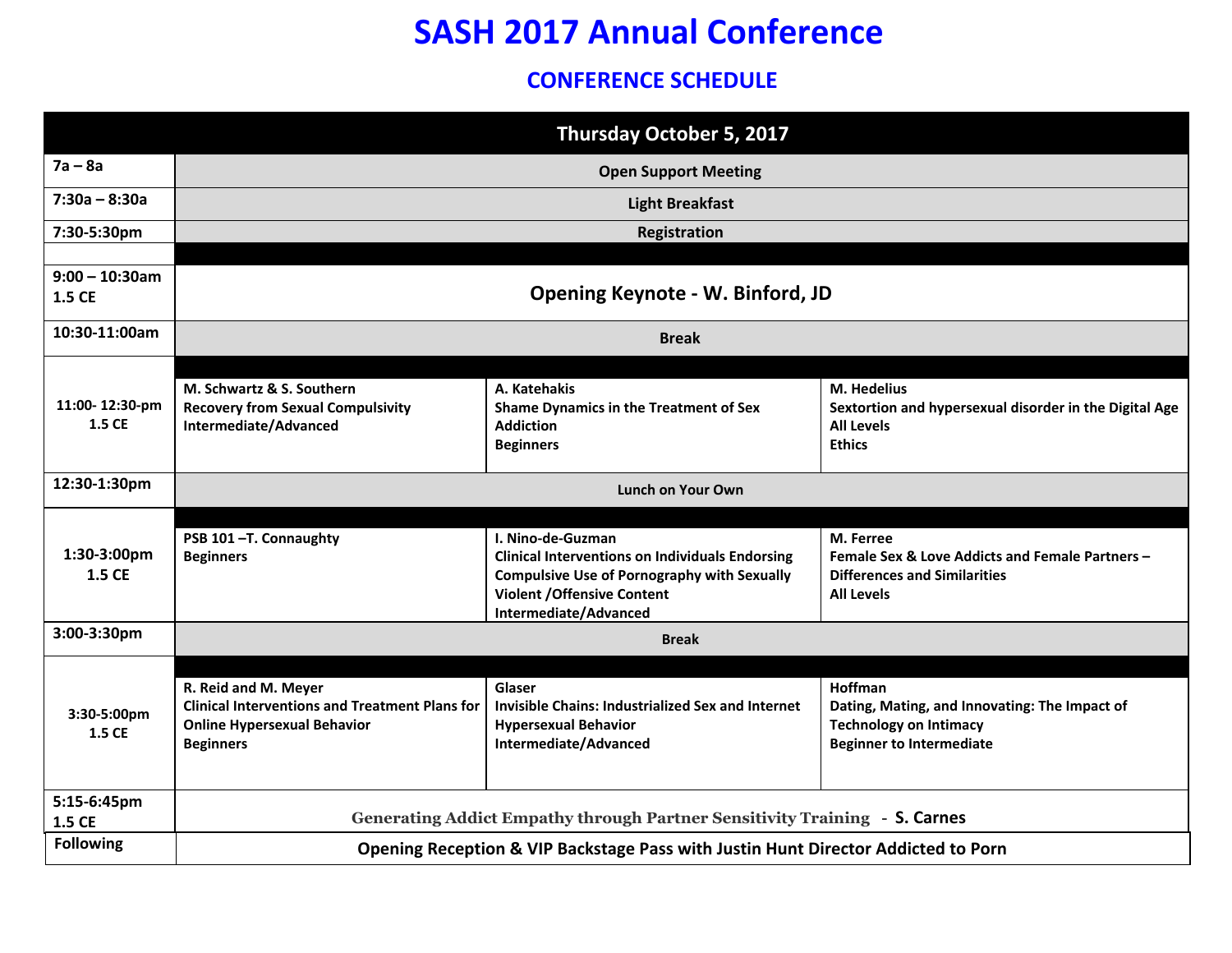# **SASH 2017 Annual Conference**

#### **CONFERENCE SCHEDULE**

|                                           |                                                                                                                                                                | <b>FRIDAY October 6, 2017</b>                                                                                                           |                                                                                                                                                                             |  |
|-------------------------------------------|----------------------------------------------------------------------------------------------------------------------------------------------------------------|-----------------------------------------------------------------------------------------------------------------------------------------|-----------------------------------------------------------------------------------------------------------------------------------------------------------------------------|--|
| $7a - 8a$                                 | <b>Open Support Meeting</b>                                                                                                                                    |                                                                                                                                         |                                                                                                                                                                             |  |
| $7:30a - 8:30a$                           | <b>Light Breakfast</b>                                                                                                                                         |                                                                                                                                         |                                                                                                                                                                             |  |
| 7:30-5:30                                 | Registration                                                                                                                                                   |                                                                                                                                         |                                                                                                                                                                             |  |
| $8:30a - 10:00$<br>1.5 CE                 | <b>Moderated Discussion Tables</b>                                                                                                                             |                                                                                                                                         |                                                                                                                                                                             |  |
| 10:00-10:30am                             | <b>Break</b>                                                                                                                                                   |                                                                                                                                         |                                                                                                                                                                             |  |
|                                           |                                                                                                                                                                |                                                                                                                                         |                                                                                                                                                                             |  |
| 10:30-12:00pm<br>1.5 CE                   | M. Carey, M. Settelmayer, & P. Courelli<br>Much Ado About Sexting: Promoting Risk or<br><b>Enhancing Communication?</b>                                        | <b>B.</b> Steffens<br>Do No Harm: Best Practices for Helping Partners<br><b>Ethics</b>                                                  | J. Zacharias<br>Sexual Health In The LGBT Community: The<br><b>Crossroads Of Technology as Uniting or Dividing</b><br><b>Factor In The Community</b><br><b>Advanced</b>     |  |
| 12:00-2:15pm<br>1.0 CE                    | <b>Awards Luncheon</b><br><b>Mark Potenza Keynote</b>                                                                                                          |                                                                                                                                         |                                                                                                                                                                             |  |
| $2:30p - 4:00p$<br>1.5 CE                 | M. Lee<br>Healing On-Line: How Therapists can help<br><b>Clients Heal and Create Healthy Relationships</b><br>via Digital E-Therapy Platforms<br><b>Ethics</b> | D. Gray<br>Keeping the Healer Healthy: Avoiding and Coping<br>with Compassion Fatigue and Professional Burnout<br>Beginner/Intermediate | L. Thomsen<br>Differential diagnosis and treatment of Obsessive<br><b>Compulsive Disorder and Sexual</b><br><b>Addiction/Hypersexual Behaviors</b><br>Beginner/Intermediate |  |
| 4:00-5:30p                                | <b>Break and Travel to theater</b>                                                                                                                             |                                                                                                                                         |                                                                                                                                                                             |  |
| $5:30p - 6:30p$<br>$6:30 - 10:00p$<br>2.5 | <b>Dinner</b><br>Movie Screening Addicted to Porn: Chasing the Cardboard Butterfly<br><b>Meet the Filmmaker and Panel Discussion</b>                           |                                                                                                                                         |                                                                                                                                                                             |  |